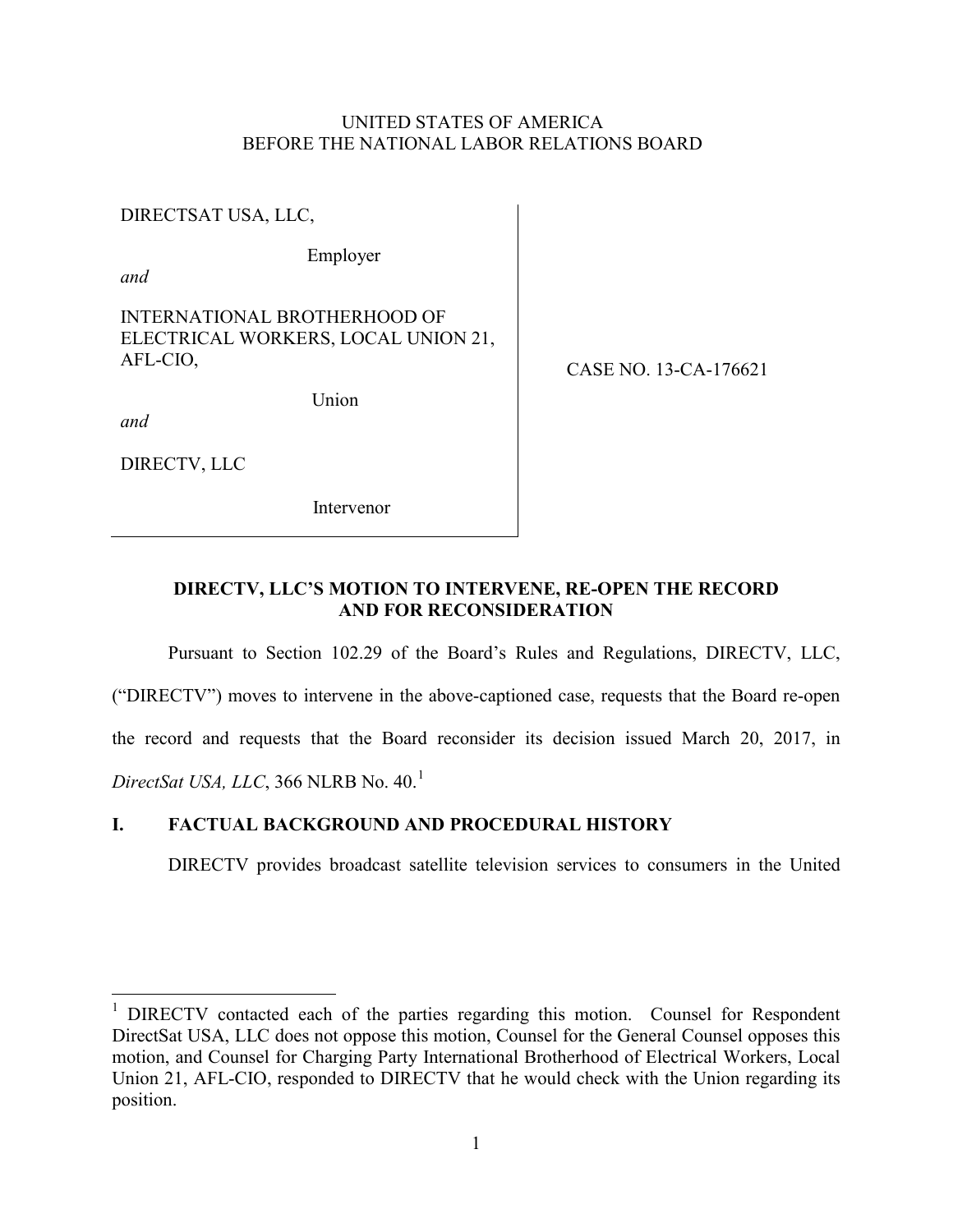States. (Sellers Dec.,  $\P$ 3.)<sup>[2](#page-1-0)</sup> It is wholly owned by AT&T, Inc. *(Id.)* DIRECTV is a party to a Home Service Provider ("HSP") agreement with DirectSat USA, LLC ("DirectSat")—the employer in the above-captioned case—through which DirectSat provides installation and repair services to DIRECTV subscribers. (*Id*.)

#### **A. Proceedings Below.**

On February 11, 2014, International Brotherhood of Electrical Workers Local 21 ("Union") was certified as the bargaining representative of some of DirectSat's employees in Mokena, Illinois.<sup>[3](#page-1-1)</sup> Thereafter, DirectSat began bargaining with the Union. During the course of bargaining, the Union requested that DirectSat provide a copy of the HSP agreement between DirectSat and DIRECTV to the Union. DirectSat provided what it believed to be the relevant portions of the agreement but refused to provide other portions. Thereafter, the Union filed an unfair labor practice charge alleging that DirectSat violated section 8(a)(5) of the Act by failing to provide the entire, un-redacted HSP agreement.

The General Counsel contended that the Union needed to review the full, unredacted HSP agreement between DirectSat and DIRECTV "in order to determine whether those entities were joint employers for the purposes of collective bargaining, or alternately to verify [DirectSat's] claims about the nature of their relationship." *DirectSat, LLC*, 366 NLRB No. 40, slip op. at 1 (March 20, 2018). The ALJ rejected both of these arguments but found that the Union was entitled to see the full HSP "to verify [DirectSat's] claim that it had furnished all portions of that document relative to the scope of bargaining-unit work." *Id*. DirectSat filed exceptions to the ALJ's decision, but the Board affirmed the decision on another basis, namely that the HSP is

<span id="page-1-0"></span><sup>&</sup>lt;sup>2</sup> Attached hereto as Exhibit A is the declaration of Jon Sellers, Assistant Vice President – Network Services ("Sellers Dec."), who is familiar with the HSP agreement.

<span id="page-1-1"></span><sup>&</sup>lt;sup>3</sup> The facts of this case are set forth in the ALJ's decision. *DirectSat USA, LLC*, 366 NLRB No. 40, slip op. at 3-5 (March 20, 2018).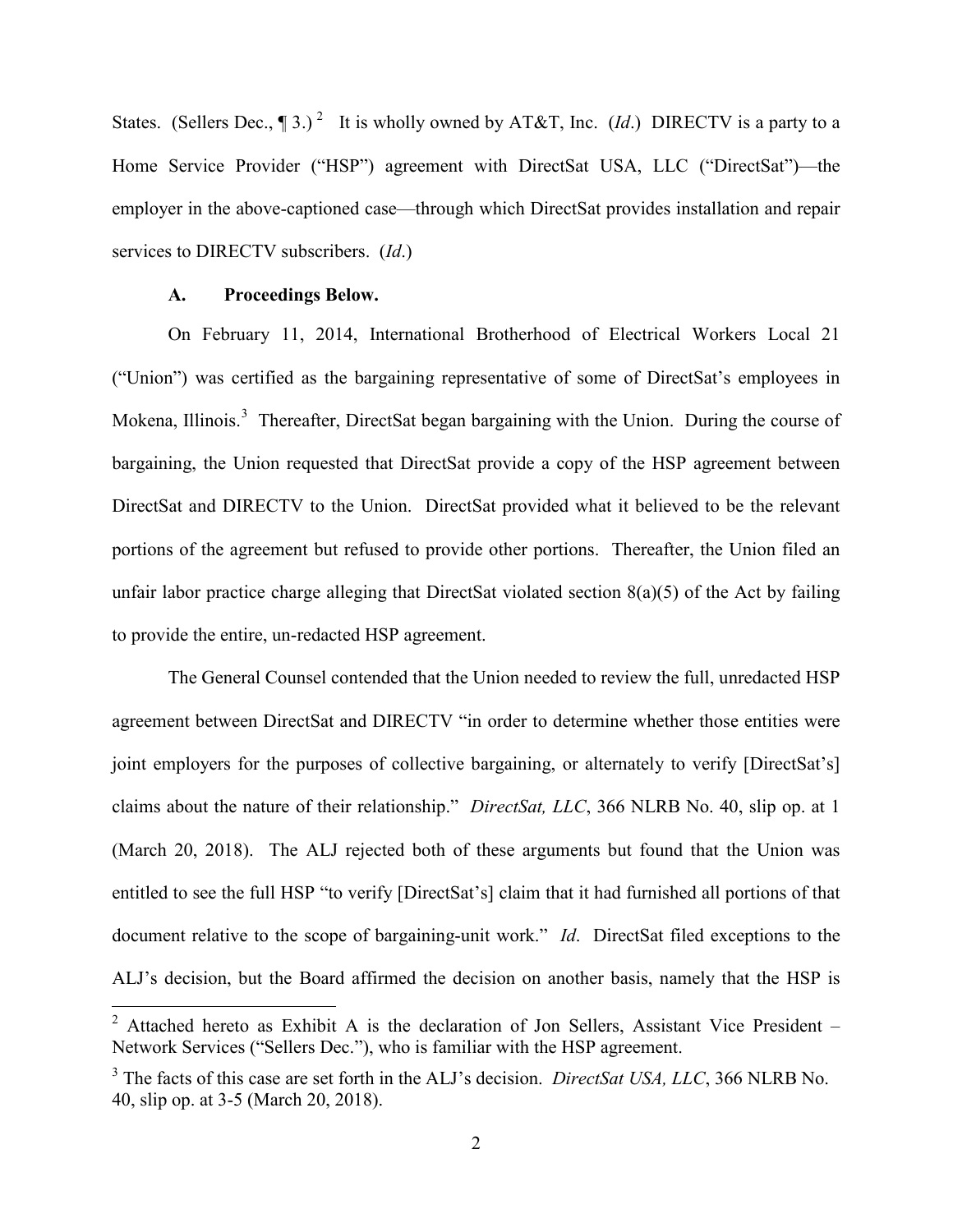relevant to negotiations because DirectSat's proposal regarding new product lines amounted to having the scope of bargaining-unit work defined by the HSP. *Id*. at 2.

## **B. The HSP Agreement Contains DIRECTV's Confidential and Proprietary Information.**

Critically, in reaching its conclusion, the Board observed that DirectSat did not object to disclosing the full HSP agreement on the grounds that doing so could reveal confidential, proprietary or trade-secret information. *Id*. at 2, n.[4](#page-2-0).<sup>4</sup> Regardless of whether the HSP agreement contains DirectSat's confidential and proprietary information, it contains DIRECTV's confidential and proprietary information. The HSP agreement contains non-public information about DIRECTV's pricing, commission rates, service territories, service and installation processes, quality standards, sales processes, and incentive structure, as well as links to internal documents, all of which if disclosed could provide an advantage to DIRECTV's competitors. (Sellers Dec., ¶ 4.) For this reason, DIRECTV views multiple terms and provisions of HSP agreement as confidential and proprietary. (*Id*.) Indeed, the bottom of each page of the HSP agreement states:

#### **Proprietary and Confidential**

This Agreement and Information contained therein is not for use or disclosure outside of AT&T, its Affiliates, and third party representatives, and Contractor except under written agreement by the contracting parties.

(*Id*.) Thus, DirectSat may not disclose the HSP agreement or the information it contains without

DIRECTV's consent. (*Id*.) Moreover, Section 3.14(d) of the HSP agreement states:

If a receiving Party is required to provide Information of a disclosing Party to any court or government agency pursuant to a written court order, subpoena, regulatory demand, request under the National Labor Relations Act (an "NLRA Request"), or process of law, the

<span id="page-2-0"></span><sup>&</sup>lt;sup>4</sup> Specifically, the Board stated, "We further note that the Respondent did not, at any point, object to disclosing the full HSP on grounds that doing so could reveal information of a confidential, proprietary, or trade-secret nature. In addition, Member Emanuel observes that the Respondent did not assert a confidentiality interest in its exceptions." *Id*. at 2, n.4.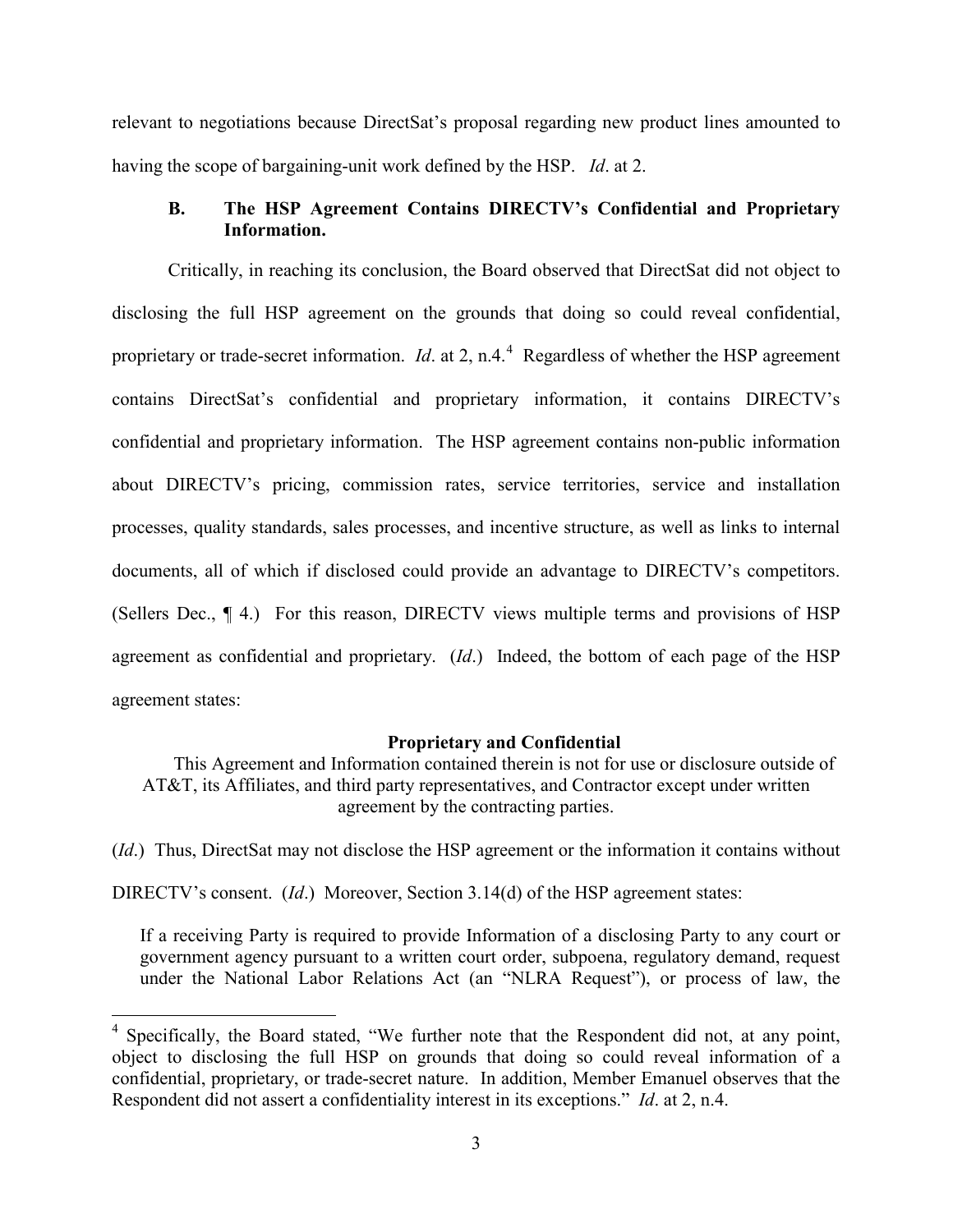receiving Party must, unless prohibited by applicable law, first provide the disclosing Party with prompt written notice of such requirement and reasonable cooperation to the disclosing Party should it seek protective arrangements for the production of such Information. The receiving Party will (i) take reasonable steps to limit any such provision of Information to the specific Information required by such court or agency, and (ii) continue to otherwise protect all Information disclosed in response to such order, subpoena, regulation, NLRA Request, or process of law.

(*Id*. at ¶ 5.)

Further, under Section 3.36(c)(x), it would be a non-curable breach of the agreement for DirectSat to fail to meet its obligations regarding the use or disclosure of DIRECTV's confidential information. (*Id*. at ¶ 6.) In short, the HSP agreement contains DIRECTV's confidential and proprietary information, and its terms require such information to be protected from disclosure.

### **C. DIRECTV Did Not Receive Notice of the Potential Disclosure of Its Confidential Information Until After the Board Issued Its Order.**

In November 2016, DIRECTV had discussions with DirectSat about producing a redacted copy of the HSP agreement to the Union, which DIRECTV believed arose in the context of DirectSat's negotiations with the Union. (*Id*. at ¶ 7.) DIRECTV did not hear anything further from DirectSat on the issue after those discussions, and, until recently, believed the issue had been resolved. (*Id.*) Indeed, DIRECTV had no knowledge of this case, or the proceedings before the ALJ and the Board until DirectSat informed DIRECTV of the Board's March 20, 2018 decision. (*Id*.) Therefore, DIRECTV has had no opportunity to protect its confidential information. Accordingly, DIRECTV now files this motion. Moreover, DIRECTV's request to reopen the record and for the Board to reconsider its decision is timely, because it is being filed within 28 days of the Board's March 20 decision and order, and before this matter has been transferred to a court of appeals. *See* R&R § 102.48(c)(2).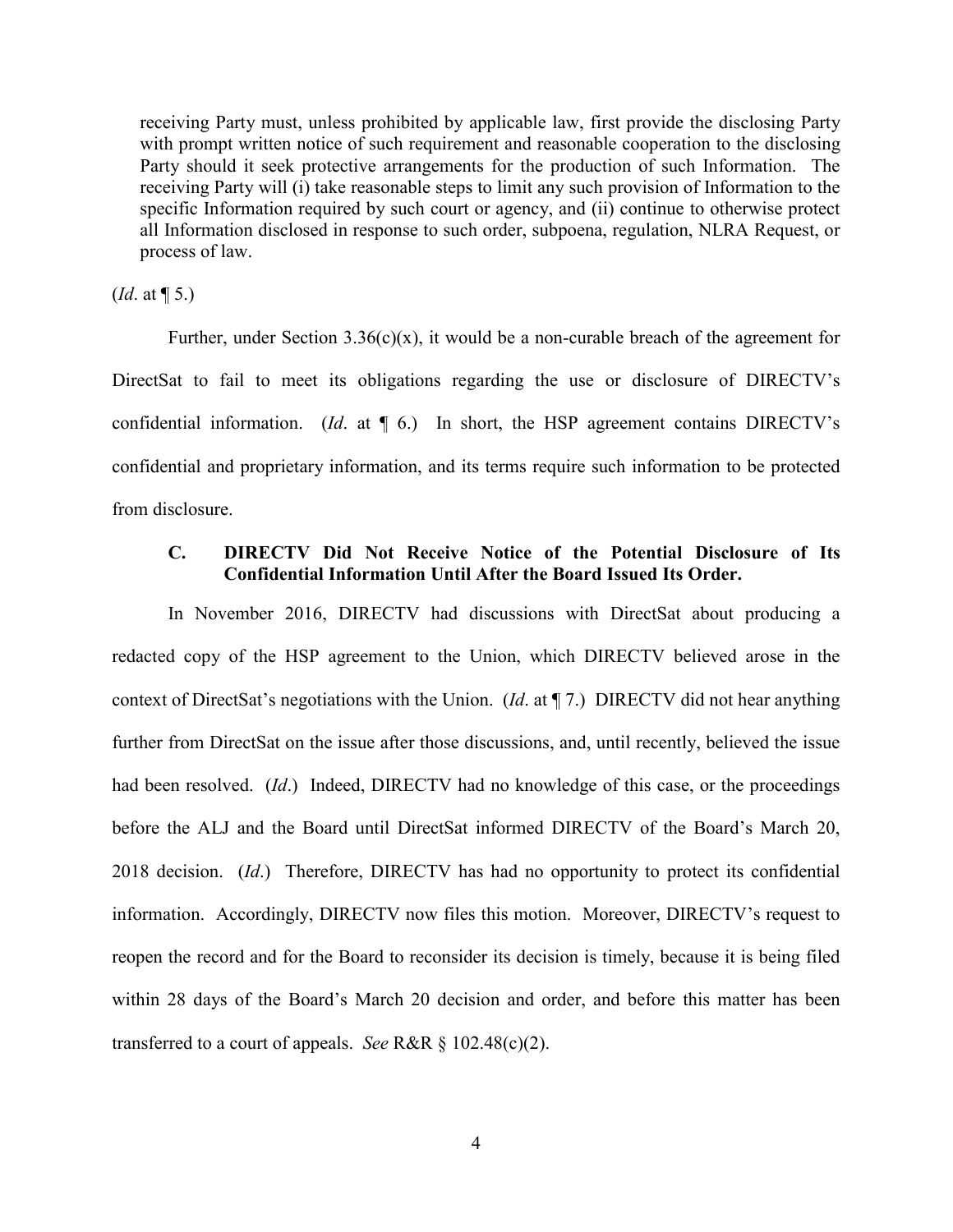### **II. ARGUMENTS AND AUTHORITIES**

There is good cause to grant DIRECTV's Motion to Intervene, Reopen the Record and for Reconsideration of the Board's decision for several reasons.

First, although allowing intervention is discretionary with the Board, 29 U.S.C. § 160(b), third parties are routinely allowed to intervene in judicial proceedings to protect their confidential and proprietary information under Federal Rule of Civil Procedure 24. *See e.g.*, *Formulabs, Inc. v. Hartley Pen Co*., 275 F.2d 52, 56-57 (9th Cir. 1960) (trade secret licensor has right to intervene where its trade secrets may be disclosed in the pending litigation); *FTC v. Advocate Health Care Network*, 162 F. Supp. 3d 666, 673-74 (N.D. Ill. 2016) (granting motions to amend confidentiality order by intervenors, *i.e.*, the third parties who "lined up to intervene in this matter and protect their confidential information from defendants' perusal"); *J.D. Fields & Co., Inc. v. Nucor Yamamoto Steel Co*., No. 4:12-cv-00754-KGB, 2015 WL 12696208, \*4 (E.D. Ark. June 15, 2015) (granting non-party's motion to intervene for the limited purpose of protecting its confidential pricing information); *Shire Dev. LLC v. Mylan Pharm., Inc*., No. 8:12- CV-1190-T-30AEP, 2013 WL 6858319, \*1 (M.D. Fla. Dec. 30, 2013) (finding that non-parties' interest in protecting disclosure of their confidential, proprietary business information is sufficient to justify intervention under Rule 24); *Thurmond v. Compaq Computer Corp*., No. 1:99-CV-711, 2000 U.S. Dist. LEXIS 20893, \*9 (E.D. Tex. June 26, 2000) (granting non-party's motion to intervene to the extent necessary to argue its motion for protective order to protect its confidential information); *Patt v. Family Health Sys., Inc*., 189 F.R.D. 518, 520 (E.D. Wis. 1999) (noting that doctor was granted leave to intervene in motion for a protective order to prevent disclosure of confidential information); *Nelson v. Greenspoon*, 103 F.R.D. 118 (S.D.N.Y. 1984) (granting third party's motion to intervene to protect potentially privileged documents, but finding the documents themselves not privileged); *Int'l Truck & Engine Corp. v. Caterpillar,*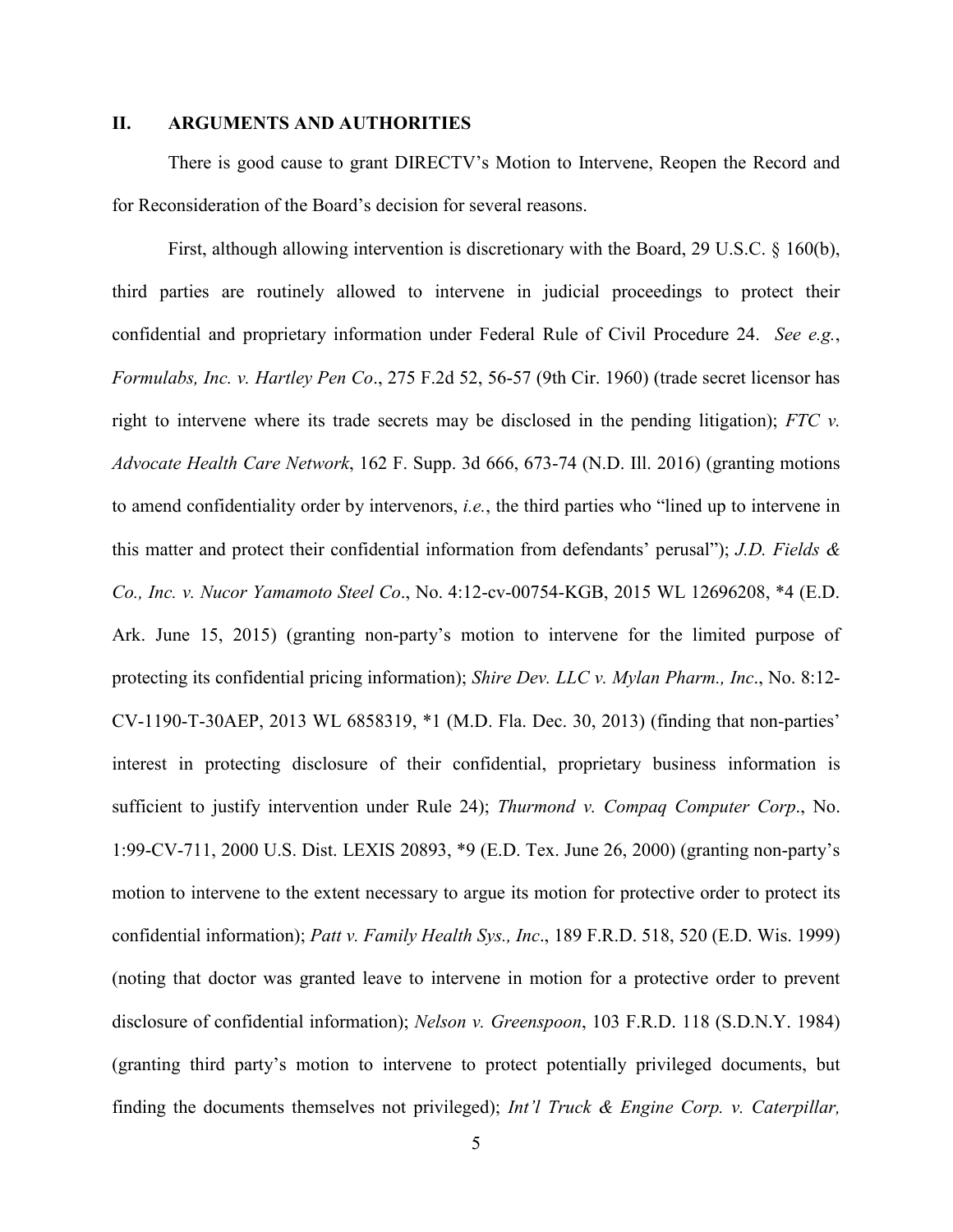*Inc.*, 814 N.E. 2d 182 (Ill. App. 2004) (noting that in the underlying case, the court granted nonparty's petition to intervene and request protective order to prevent plaintiff from disclosing confidential information in lawsuit).

Courts have found that a non-party seeking to protect its confidential information has a recognized interest in the underlying action, which may be impaired absent intervention. *See e.g.*, *J.D. Fields*, 2015 WL 12696208, at \*3. Moreover, as seen in this case, having an aligned interest with one of the parties does not mean that the non-party's interest will be adequately represented. *Id*. at \*4.

Second, the Board has repeatedly recognized the need to balance employers' legitimate confidentiality interests with unions' need for information. *See e.g.*, *Detroit Edison Co. v. NLRB*, 440 U.S. 301 (1979); *Detroit Newspaper Agency*, 317 NLRB 1071 (1995). Therefore, when an employer asserts a confidentiality interest, the employer and the union must seek a mutually acceptable accommodation of their respective interests. *Detroit Newspaper Agency*, 317 NLRB at 1072. These principles should apply with equal weight to situations involving the confidential information of a third party. *See U.S. Postal Service*, 364 NLRB No. 27, slip op. at 3 (2016) (Member Miscimarra noting that the majority's decision to order the immediate, unredacted production of requested documents gave no consideration to the confidentiality interests of "an innocent third party," whose business interests also deserved protection). Here, unless DIRECTV is permitted to intervene, it will have no opportunity to assert its confidentiality interest or attempt to find a mutually acceptable approach that will accommodate its interest and the obligations and needs of the parties.

Third, DIRECTV will present evidence regarding the HSP agreement and the confidential and proprietary nature of DIRECTV's information contained therein, which is

6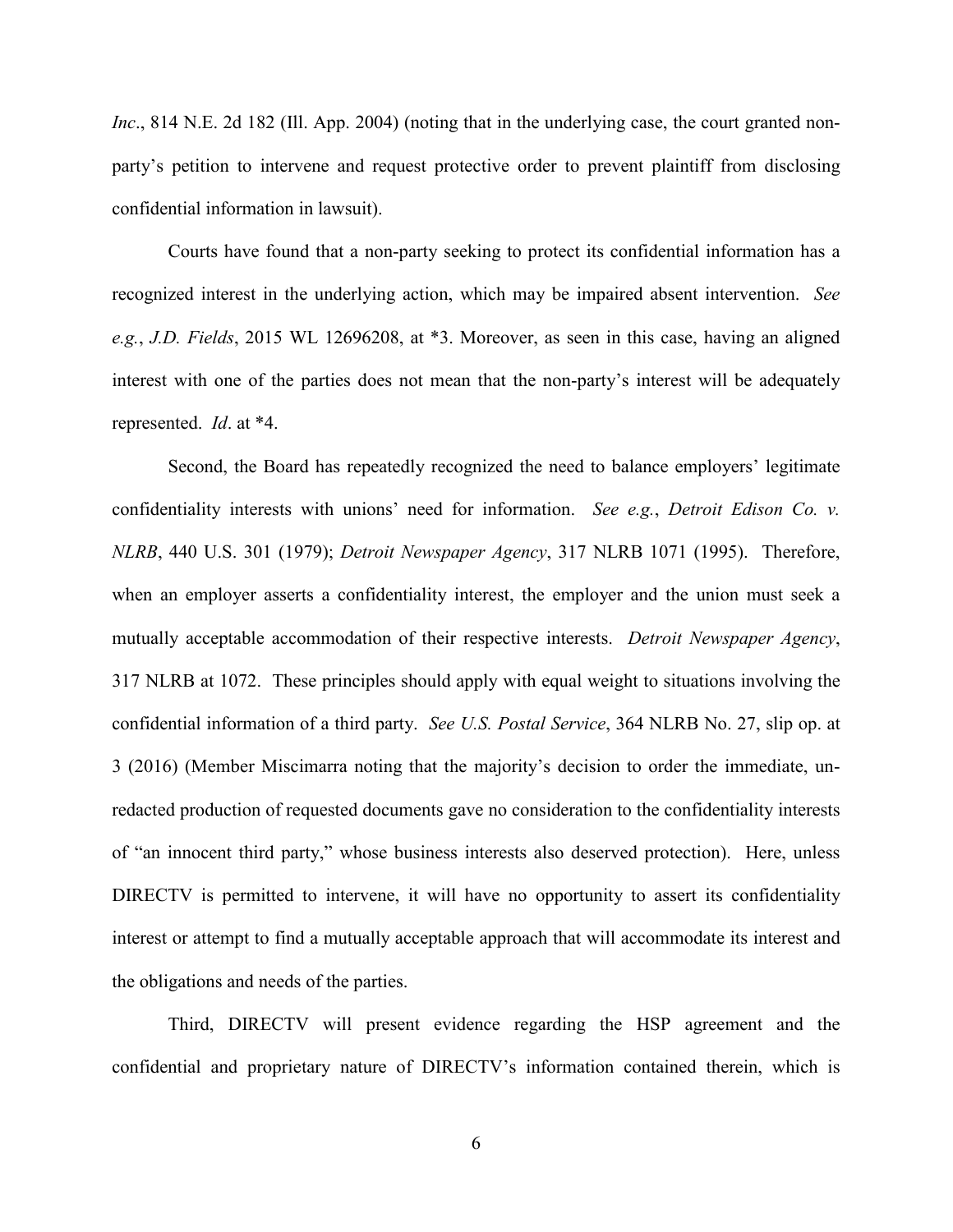evidence that has not been previously presented. The Board noted that DirectSat raised no issue regarding the confidential nature of the HSP agreement. *DirectSat, LLC*, 366 NLRB No. 40, slip op. at 2, n.4. DIRECTV seeks to intervene to protect its own confidential information, not DirectSat's confidential information. Because the confidential and proprietary nature of the HSP agreement as to DIRECTV has not been presented in these proceedings, it is thus information not previously available to or considered by the ALJ or the Board.

Fourth, failure to allow DIRECTV to intervene and protect its confidential information will leave DIRECTV vulnerable and without a meaningful remedy. Although DirectSat failed to assert a confidentiality argument, it is DIRECTV that will be harmed when its confidential information is disclosed if the Board's order is ultimately enforced by a court or complied with by DirectSat. Thus, DIRECTV should be allowed to intervene and present the necessary evidence so the Board can adequately assess DIRECTV's interests in reconsidering this case. The normal course in judicial proceedings is to allow a third party to intervene to protect its confidential information. *See e.g*., *Advocate Health Care Network*, 162 F. Supp. 3d at 673-74 (granting motions to amend confidentiality order by intervenors, *i.e.*, the third parties who "lined up to intervene in this matter and protect their confidential information from defendants' perusal"); *Thurmond*, 2000 U.S. Dist LEXIS 20893, at \*9 (granting non-party's motion to intervene to the extent necessary to argue its motion for protective order to protect its confidential information).

Finally, DIRECTV's Motion is timely. There is no time limit in section 10(b) as to when a motion to intervene must be filed. 29 U.S.C. § 160(b). DIRECTV was not aware of the risk that its confidential information may be disclosed until DirectSat informed DIRECTV of the Board's decision and order. And DIRECTV has promptly taken action upon its receipt of this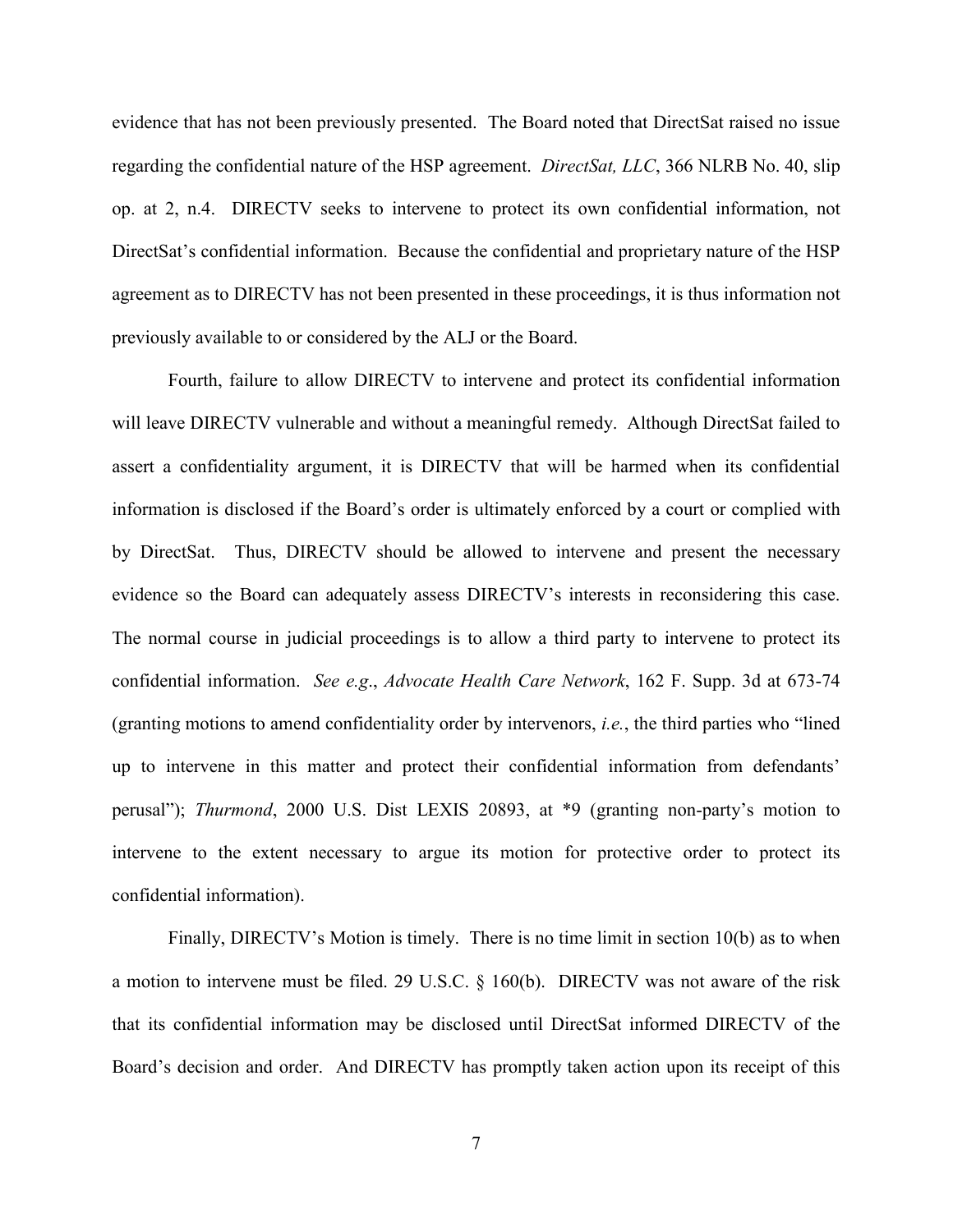information. The Board's rules state that motions for reconsideration must be filed within 28 days of the order at issue, and thus, this motion is filed within 28 days of the Board's March 20 order. *See* R&R § 102.48(c)(2).

### **III. CONCLUSION**

In conclusion, the Board's decision and order in this case requires DirectSat to disclose DIRECTV's confidential and proprietary information without adequately protecting DIRECTV's interests. As soon as DIRECTV learned of the Board's decision and order, it took steps to request intervention and an opportunity to present evidence of its confidentiality interests so the Board can consider those interests in deciding this case. Therefore, DIRECTV respectfully requests that the Board grant this motion, allow DIRECTV to intervene in these proceedings, reopen the record so DIRECTV can present evidence of the confidential and propriety nature of the HSP contract, and reconsider this case, given that new information. DIRECTV further requests that the Board grant DIRECTV any other relief, legal or equitable, to which it is entitled.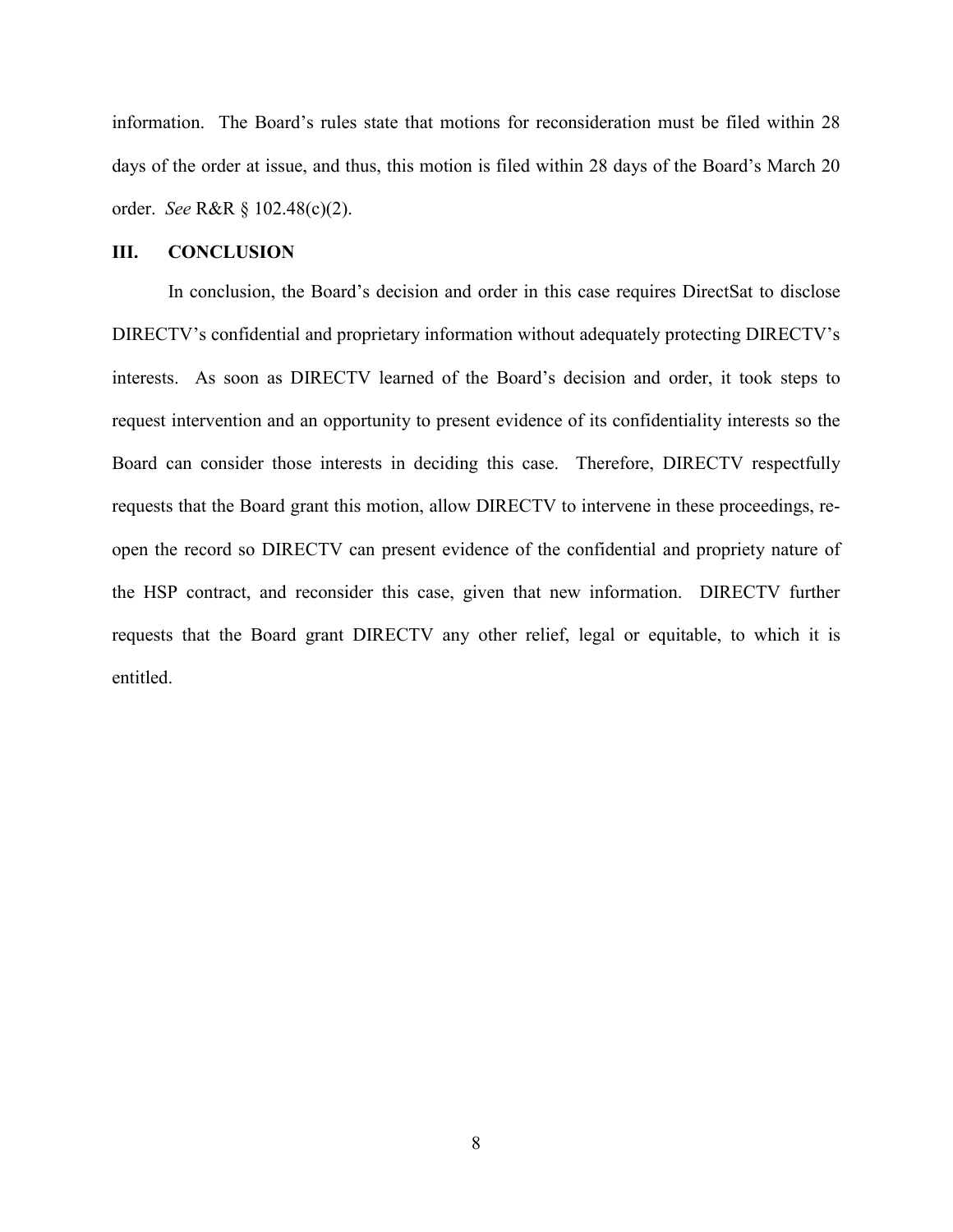Dated: April 4, 2018 Respectfully submitted,

 $M$   $7$   $4\pi$ 

ARTHUR T. CARTER ARRISSA K. MEYER LITTLER MENDELSON, P.C. 2001 Ross Avenue, Suite 1500 Dallas, Texas 75201-2931 Telephone: (214) 880-8105 Facsimile: (214) 594-8601 atcarter@littler.com akmeyer@littler.com

A. JOHN HARPER III LITTLER MENDELSON, P.C. 1301 McKinney St. Houston, Texas 77010 Telephone: (713) 652-4750 Facsimile: (713) 513-5978 ajharper@littler.com

STEPHEN J. SFERRA LITTLER MENDELSON, P.C. 1100 Superior Avenue, 20th Floor Cleveland, Ohio 44114 Telephone: (216) 623-6089 Facsimile: (216) 549-0538 ssferra@littler.com

Attorneys for Intervenor DIRECTV, LLC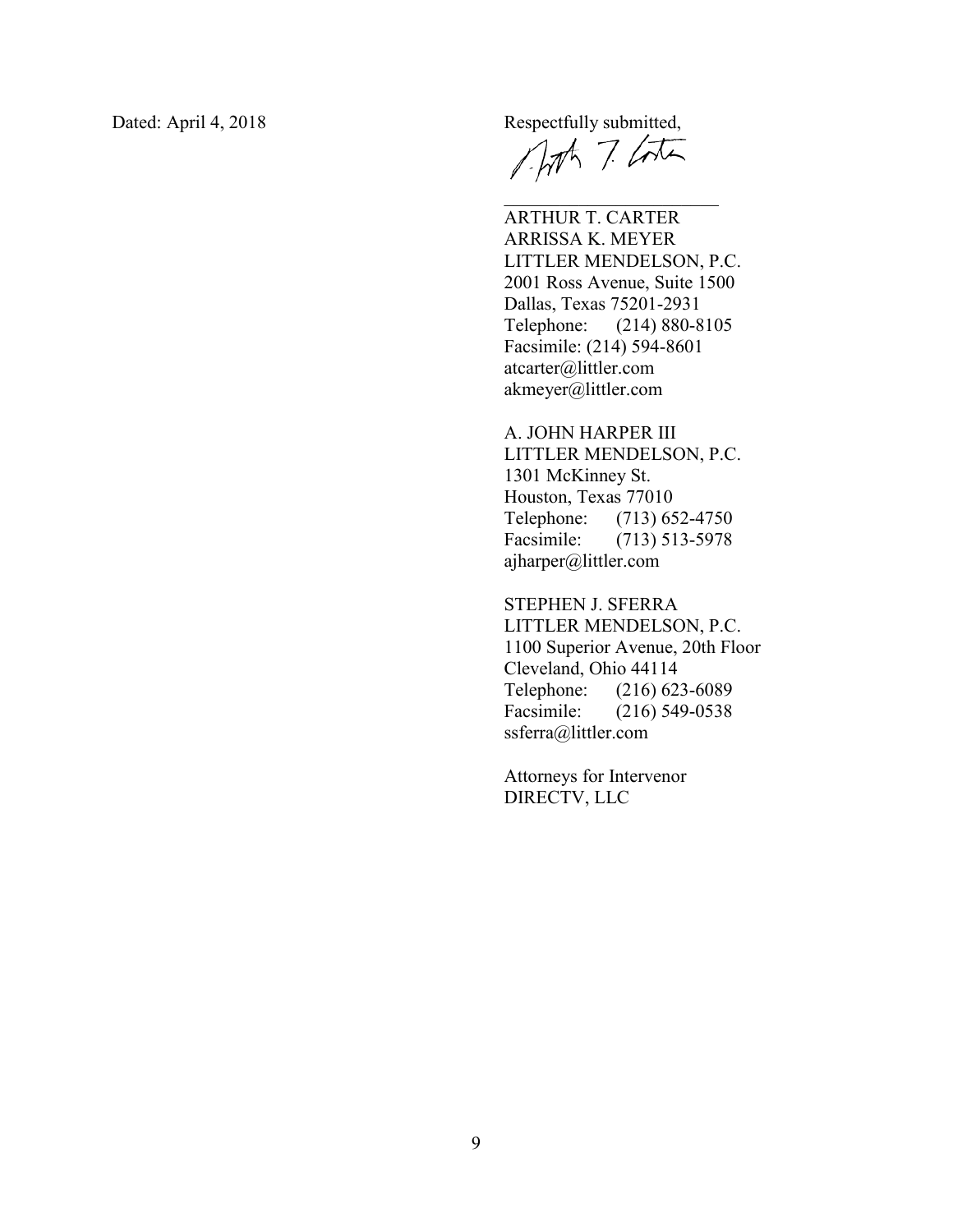### **CERTIFICATE OF SERVICE**

The undersigned affirms that on April 4, 2018, the foregoing Motion to Intervene, Re-Open the Record and For Reconsideration was filed with the National Labor Relations Board using the e-filing system at [www.nlrb.gov,](http://www.nlrb.gov/) and that copies were served on the following individuals by electronic mail and FedEx Delivery:

Elizabeth Cortez, Esq. Counsel for the General Counsel National Labor Relations Board, Region 13 219 S. Dearborn St., Suite 808 Chicago, IL 60604 [Elizabeth.Cortez@nlrb.gov](mailto:Elizabeth.Cortez@nlrb.gov)

Gilbert A. Cornfield, Esq. Cornfield and Feldman, LLP 25 East Washington Street, Suite 1400 Chicago, IL 60602-1708 [GCornfield@cornfieldandfeldman.com](mailto:GCornfield@cornfieldandfeldman.com)

Eric P. Simon Douglas J. Klein Jackson Lewis P.C. 666 Third Avenue, 29th Floor New York, New York 10017 [Douglas.Klein@jacksonlewis.com](mailto:Douglas.Klein@jacksonlewis.com)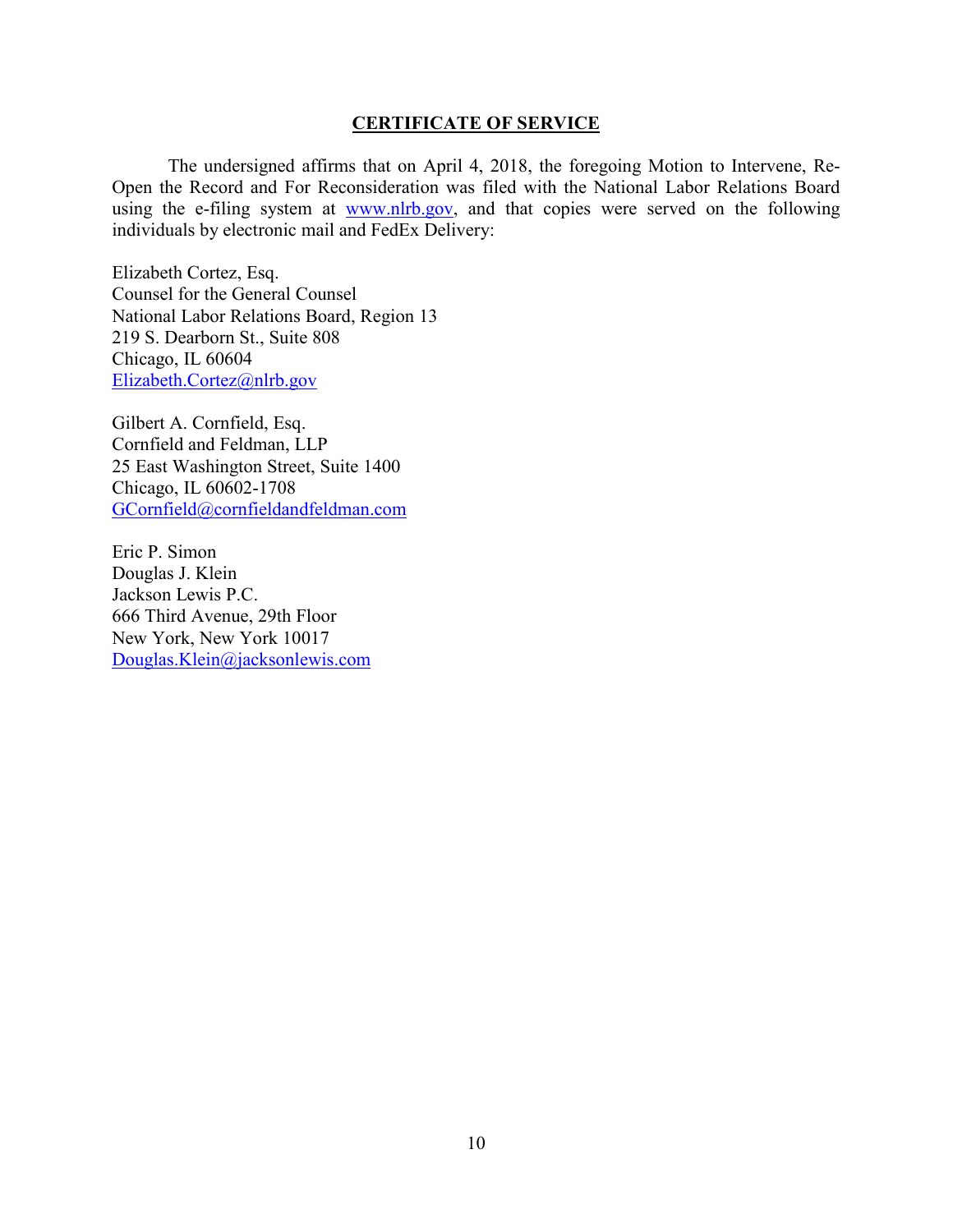## UNITED STATES OF AMERICA BEFORE THE NATIONAL LABOR RELATIONS BOARD

| DIRECTSAT USA, LLC,                                                                    |          |                    |
|----------------------------------------------------------------------------------------|----------|--------------------|
| Employer                                                                               |          |                    |
| and                                                                                    |          |                    |
| <b>INTERNATIONAL BROTHERHOOD OF</b><br>ELECTRICAL WORKERS, LOCAL UNION 21,<br>AFL-CIO, | CASE NO. | $13 - CA - 176621$ |
| Union                                                                                  |          |                    |
| and                                                                                    |          |                    |
| DIRECTV, LLC                                                                           |          |                    |
| Intervenor                                                                             |          |                    |

## DECLARATION OF JOHN SELLERS

I. John Sellers, declare as follows:

 $\mathbf{1}$ . I am over the age of eighteen (18) and am competent to testify to the matters contained herein. This declaration is based upon my personal knowledge.

2. I am currently employed by AT&T, Inc. as the Assistant Vice President  $-$ Network Services. <sup>I</sup> have held this position or <sup>a</sup> substantially-similar one since 2012. In this position, I am responsible for managing Intervenor DIRECTV, LLC's ("DIRECTV") Home Service Provider ("HSP") agreement with DirectSat USA, LLC ("DirectSat") - the employer in the above-captioned case.

3. DIRECTV provides broadcast satellite television services to consumers in the United States. It is wholly owned by AT&T, Inc. Under the HSP agreement. DirectSat employees provide installation and repair services to DIRECTV subscribers.

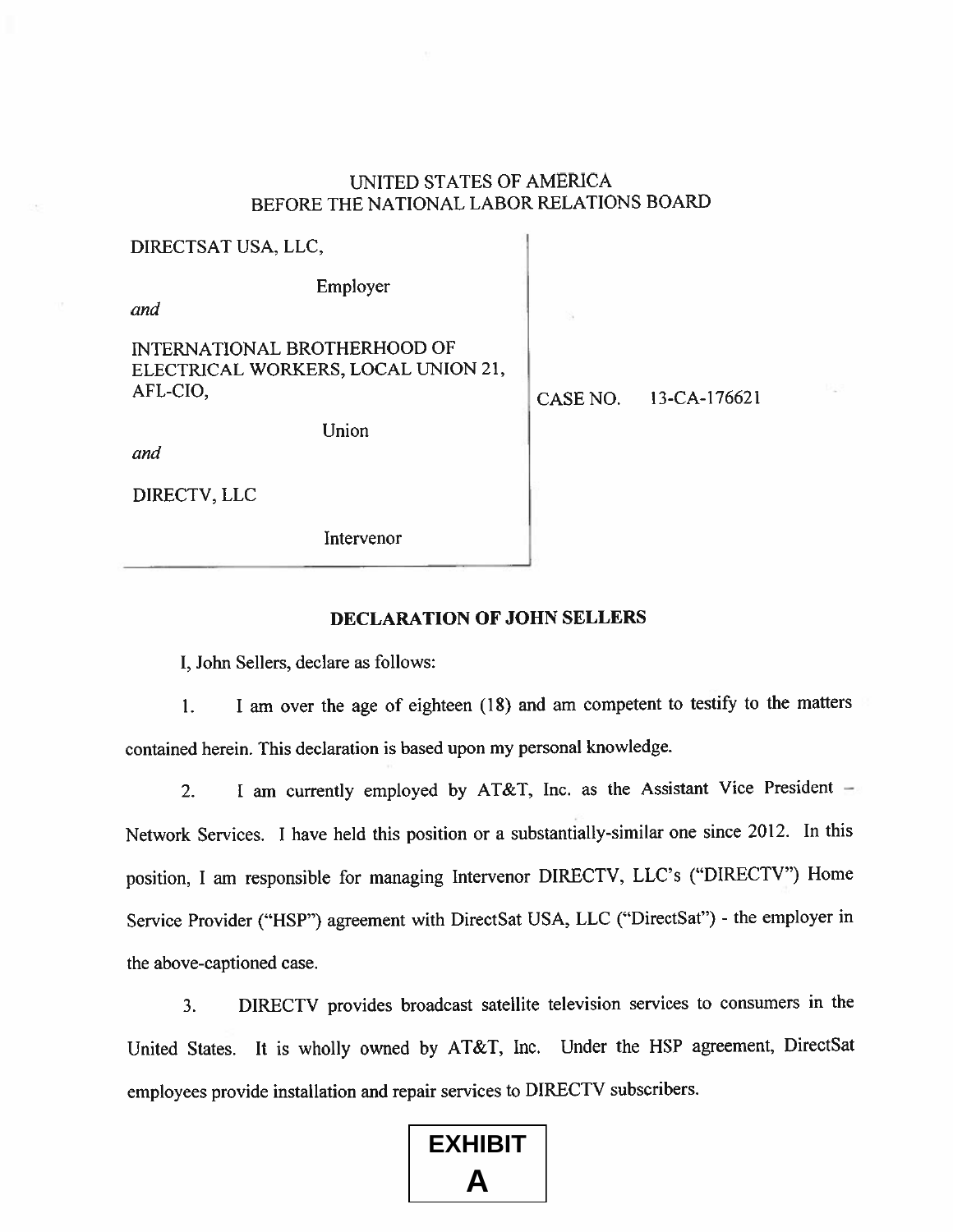4. The HSP agreemen<sup>t</sup> contains multiple terms and provisions that DIRECTV views as confidential and proprietary, including DTRECTV's pricing, commission rates, service territories, service and installation processes, quality standards, sales processes, and incentive structure, as well as links to internal documents. The bottom of each page of the HSP agreemen<sup>t</sup> states:

#### Proprietary and Confidential

This Agreement and Information contained therein is not for use or disclosure outside of AT&T, its Affiliates, and third party representatives, and Contractor except under written agreemen<sup>t</sup> by the contracting parties.

Thus, DirectSat may not disclose the HSP agreemen<sup>t</sup> or the information it contains without

DIRECTV's consent.

5. The HSP specifically establishes a procedure for handling court or government agency directives to disclose confidential information provided pursuan<sup>t</sup> to the agreement. Section 3.14(d) of the HSP agreemen<sup>t</sup> states:

> If <sup>a</sup> receiving Party is required to provide Information of <sup>a</sup> disclosing Party to any court or governmen<sup>t</sup> agency pursuan<sup>t</sup> to <sup>a</sup> written court order, subpoena. regulatory demand, reques<sup>t</sup> under the National Labor Relations Act (an "NLRA Request"), or process of law, the receiving Party must, unless prohibited by applicable law, first provide the disclosing Party with promp<sup>t</sup> written notice of such requirement and reasonable cooperation to the disclosing Party should it seek protective arrangements for the production of such Information. The receiving Party will (i) take reasonable steps to limit any such provision of Information to the specific Information required by such court or agency, and (ii) continue to otherwise protect all Information disclosed in response to such order, subpoena, regulation. NLRA Request. or process of law.

6. Further, under Section  $3.36(c)(x)$ , it would be a non-curable breach of the agreemen<sup>t</sup> for DirectSat to fail to meet its obligations regarding the use or disclosure of DIRECTV's confidential information.

7. In November 2016. DIRECTV had discussions with DirectSat about producing <sup>a</sup> redacted copy of the HSP agreemen<sup>t</sup> to the International Brotherhood of Electrical Workers